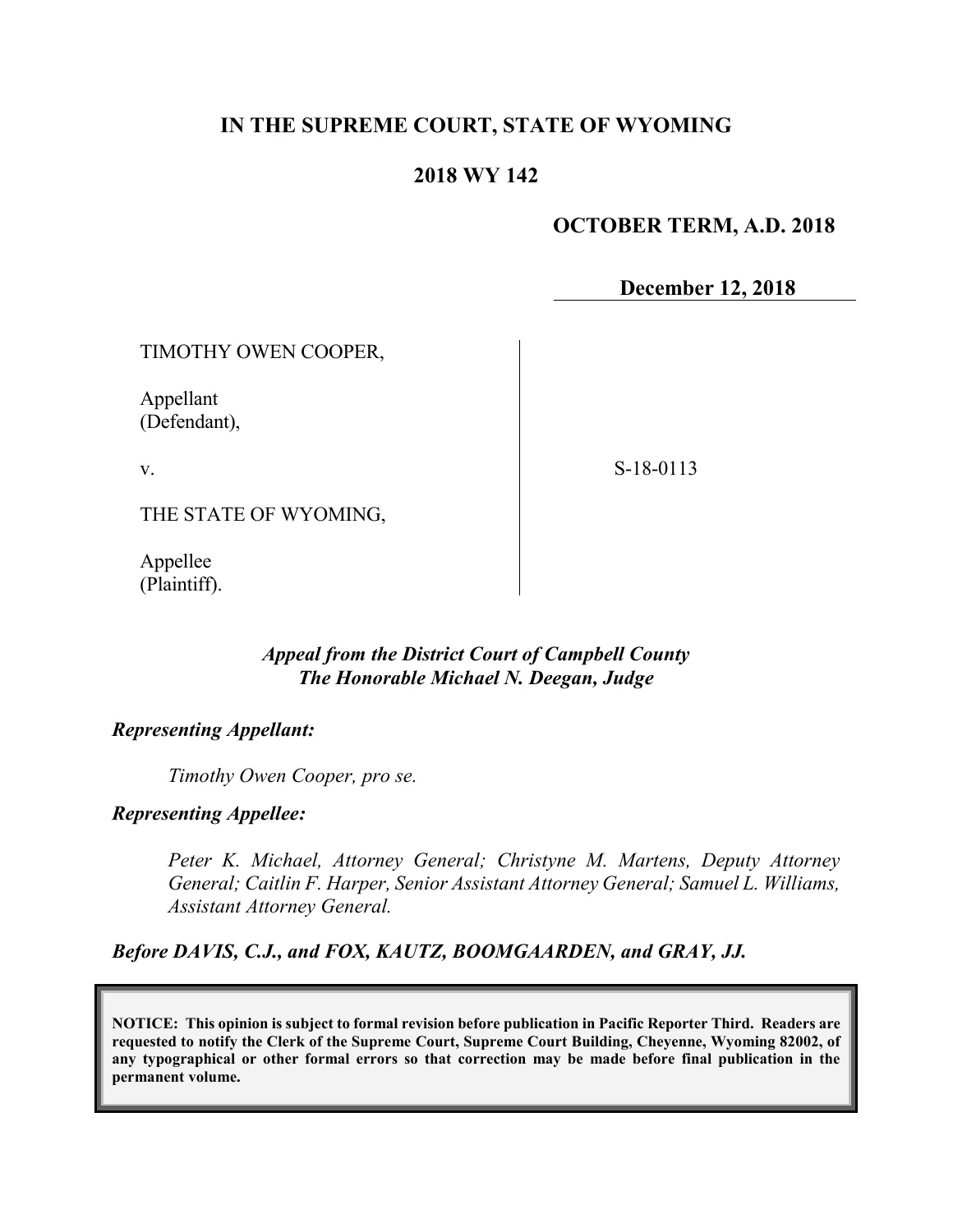#### **GRAY, Justice.**

[¶1] Appellant Timothy Cooper appeals a district court order denying his motion for sentence reduction. We affirm.

#### *ISSUES*

[¶2] Mr. Cooper raises two issues which we restate as:

- I. Does the Addicted Offender Accountability Act require the release of a qualified offender after he completes treatment while serving a prison sentence?
- II. Did the district court abuse its discretion when it denied Mr. Cooper's motion for sentence reduction?

### *FACTS*

[¶3] In 2014, Mr. Cooper was charged with felony possession of a controlled substance in violation of Wyo. Stat. Ann. § 35-7-1031(c)(ii) (LexisNexis 2013). The district court released him on bond after his initial appearance. On two separate occasions between the initial appearance and sentencing, the State sought to revoke Mr. Cooper's bond. The first petition to revoke bond, based on failure to check in and provide a urine analysis, was pending at the time of the change of plea hearing. At that hearing, Mr. Cooper pled "no contest" to one count of felony possession of methamphetamine. The district court accepted Mr. Cooper's plea and continued his bond. The second petition to revoke Mr. Cooper's bond was based on Mr. Cooper's alleged use of methamphetamine and marijuana in violation of the terms of his bond. The district court revoked the bond. On February 20, 2015, the district court sentenced Mr. Cooper to five to seven years' incarceration. Finding Mr. Cooper a qualified offender under Wyoming's Addicted Offender Accountability Act (AOAA or "the Act"), Wyo. Stat. Ann. §§ 7-13-1301 et seq. (LexisNexis 2013), the court suspended his sentence in favor of a split sentence of 180 days in jail, subject to early release upon acceptance into an inpatient treatment facility, followed by a period of five years of probation. It appears that Mr. Cooper was released from jail early and successfully completed inpatient treatment.

[¶4] In October of 2016, the State sought to revoke Mr. Cooper's probation alleging failure to complete aftercare treatment, failure to keep two office visits with his probation officer, and failure to comply with monetary obligations in the sentence and probation order. Mr. Cooper admitted that he failed to complete aftercare treatment and to missing the office visits. The State withdrew the remaining allegation. The district court revoked Mr. Cooper's probation and reinstated his original sentence. The court again suspended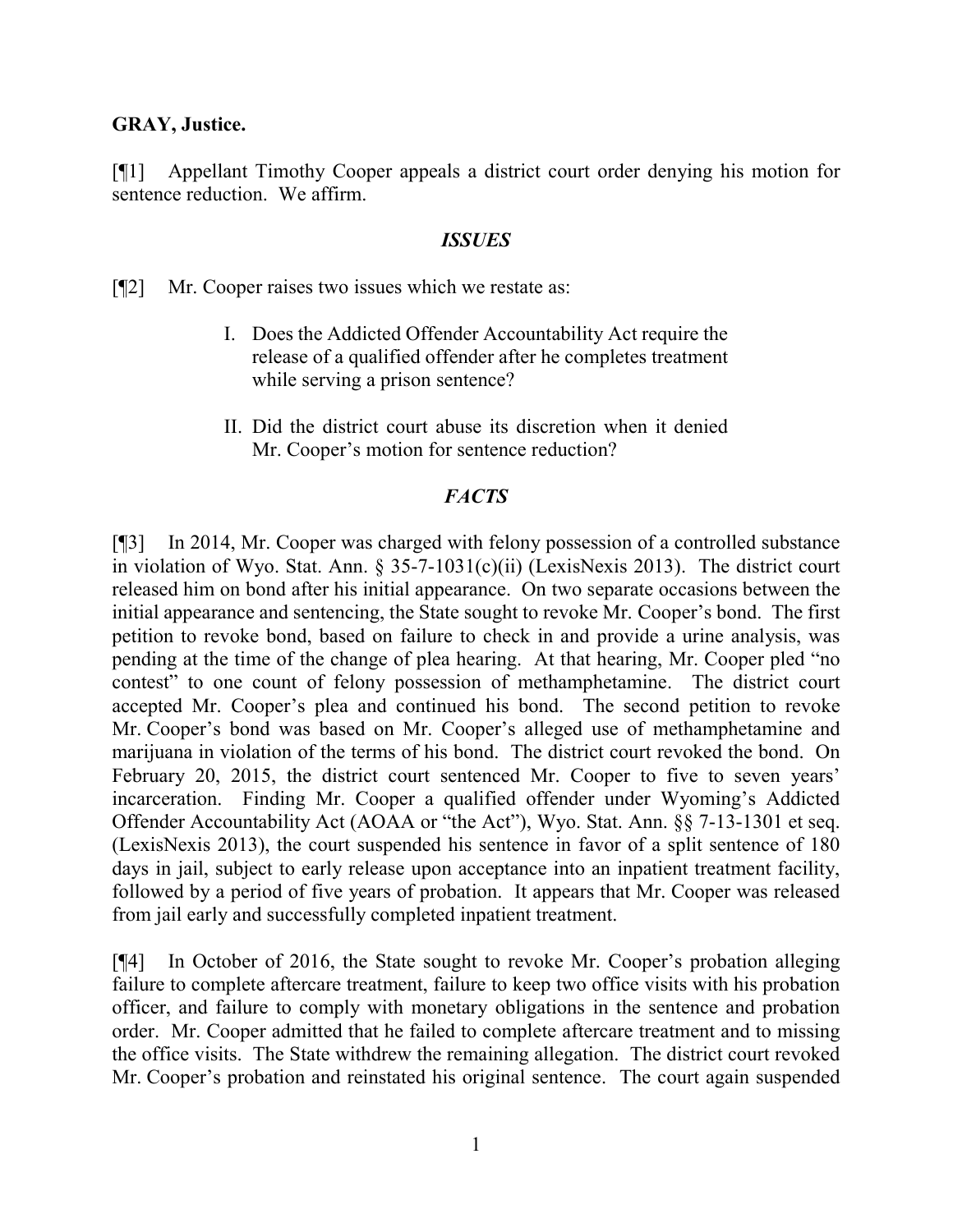the sentence in favor of another five-year term of probation. The court again found Mr. Cooper was a qualified offender under the AOAA and again required him to complete inpatient treatment as a condition of probation.

[¶5] In February of 2017, the State filed a second petition to revoke Mr. Cooper's probation. The petition alleged that Mr. Cooper had violated the terms of probation by failing to provide proof that he applied for inpatient treatment, testing positive for methamphetamine and marijuana, failing to check in with his probation officer, and failing to provide a valid phone number to his probation officer. After a hearing, the district court found that Mr. Cooper had willfully violated his probation and it revoked Mr. Cooper's probation. The court imposed the underlying sentence of five to seven years' incarceration, explaining "[n]otwithstanding [its earlier] finding that [Mr. Cooper] is a Qualified Offender, the interests of justice require a period of incarceration based upon the circumstances regarding this offender and facts of this case." Mr. Cooper is incarcerated at the Wyoming Honor Farm. While incarcerated, Mr. Cooper has successfully completed treatment programs.

[¶6] Mr. Cooper moved for a Rule 35 reduction in sentence within one year of its imposition. W.R.Cr.P. 35(b). The district court denied Mr. Cooper's Rule 35 motion stating that the "court has considered the motion and other submittals in the court file, including the Presentence Investigation Report, and the court can find no good reason to reduce or modify the sentence previously imposed." Mr. Cooper filed a timely notice of appeal.

### *STANDARD OF REVIEW*

 $[T]$  "[T] he interpretation and application of the AOAA . . . is a question of law that we review *de novo.*" *Janpol v. State*, 2008 WY 21, ¶ 16, 178 P.3d 396, 403 (Wyo. 2008) (citing *Alcorn v. Sauer Drilling Co.*, 2006 WY 15, ¶ 6, 126 P.3d 924, 925 (Wyo. 2006); *Reiter v. State*, 2001 WY 116, ¶ 7, 36 P.3d 586, 589 (Wyo. 2001)), *abrogated on other grounds by Shull v. State*, 2017 WY 14, 388 P.3d 763 (Wyo. 2017). A denial of a motion for sentence reduction is reviewed for abuse of discretion. *Boucher v. State*, 2012 WY 145, ¶ 6, 288 P.3d 427, 429 (Wyo. 2012).

#### *DISCUSSION*

[¶8] While Mr. Cooper's contentions are somewhat difficult to follow, we believe his argument is that the denial of his motion for sentence reduction runs afoul of the AOAA. Mr. Cooper argues that once a defendant is found to be a qualified offender under the AOAA, and the defendant completes treatment, the Act requires probation. He also states that his rights to due process and equal protection were violated when the district court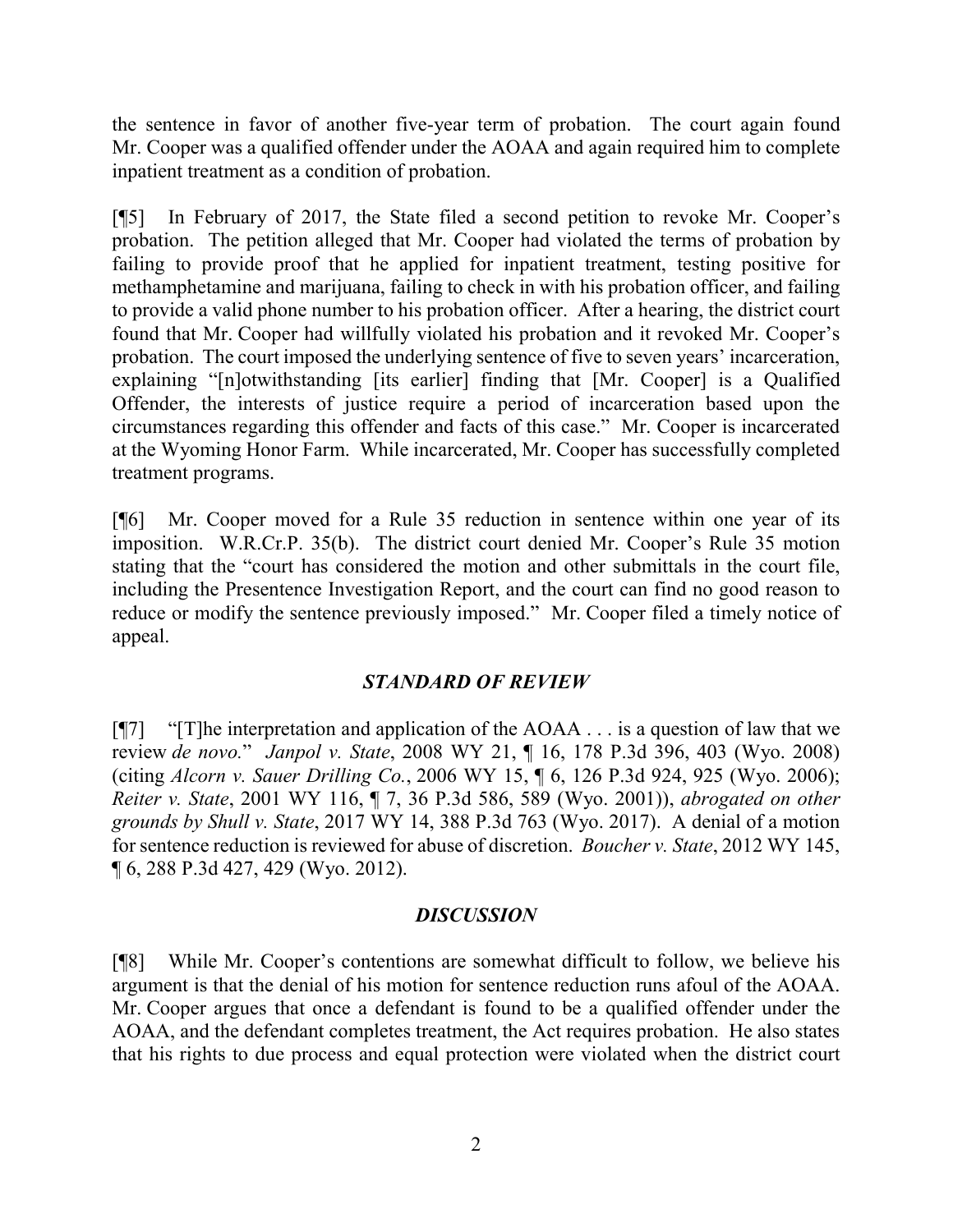denied the motion to reduce his sentence.<sup>[1](#page-3-0)</sup> We will first address the question of whether the AOAA requires release of a qualified offender who completes treatment while incarcerated. We will then turn to the question of whether the district court abused its discretion when it denied Mr. Cooper's motion for sentence reduction.

## *I. Does the Addicted Offender Accountability Act require the release of a qualified offender after he completes treatment while serving a prison sentence?*

[¶9] Section 7-13-1303(c) of the AOAA provides that a "qualified offender … sentenced under this act may be incarcerated if the court concludes on the basis of the evidence" that:

(i) No adequate treatment alternative exists;

(ii) **Under the facts of the case, the interests of justice require a period of incarceration; provided however, under the circumstances, a portion of the sentence may be suspended under the conditions set forth in subsection (a) of this section**;

(iii) The offender refuses to agree to participate in the court ordered treatment program or fails to satisfactorily complete the court ordered treatment program[.]

(Emphasis added.) Section (c)(ii), relied upon by Mr. Cooper, refers back to section (a), which states that:

> Except as provided in subsection (c) of this section, notwithstanding any other provision of law, qualified offenders *may* be placed on probation under W.S. 7-13-301, receive a suspended sentence under W.S. 7-13-302(a) or placed on probation under W.S. 35-7-1037. The sentence or probation order shall set forth the terms of a treatment program based

l

<span id="page-3-0"></span><sup>&</sup>lt;sup>1</sup> We interpret Mr. Cooper's references to due process and equal protection to be amplifications of his argument that the district court's denial of his motion for sentence reduction violated the AOAA. To the extent that he is attempting to assert separate constitutional arguments, he has made no cogent argument. We have stated that "[e]ven though a *pro se* litigant is entitled to some leniency from the stringent standards applied to formal pleadings drafted by attorneys, we still require reasonable adherence to the procedural rules and requirements of the court [and w]e have consistently refused to address claims not supported by cogent argument or citation to pertinent authority" even when presented by a pro se litigant. *Silva v. State*, 2014 WY 155, ¶ 7, 338 P.3d 934, 936 (Wyo. 2014) (internal citation omitted). Further, Mr. Cooper did not raise those constitutional arguments below, and we will not consider them for the first time on appeal. *Id.* ¶ 9, 338 P.3d at 936–37.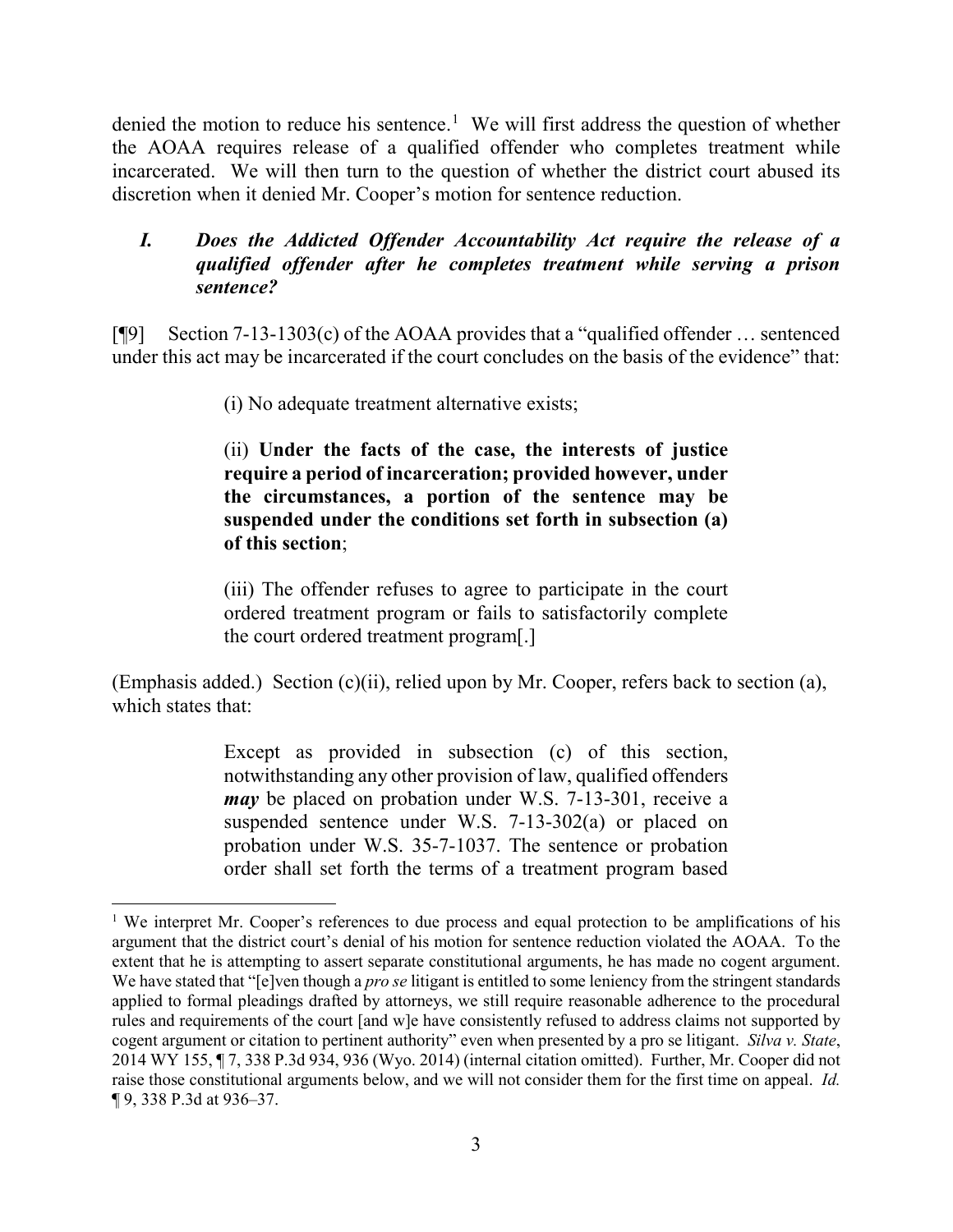upon the substance abuse assessment and any other terms and conditions as the court may deem appropriate under the circumstances, and require the offender to satisfactorily complete the treatment program. The court shall include in the sentence or probation order any provisions necessary to reasonably protect the health of the offender.

Wyo. Stat. Ann. § 7-13-1303(a) (emphasis added).

[¶10] In *Duke v. State*, 2009 WY 74, ¶¶ 33–34, 209 P.3d 563, 573–74 (Wyo. 2009), we examined the question of whether subsection (a) required courts to sentence qualified offenders to probation and concluded it did not. Recognizing that "the word 'may' when used in a statute is permissive," we held that the statute does not limit trial court discretion in making sentencing decisions. Subsection (a) specifically states that "qualified offenders *may* be placed on probation." *Id.* ¶ 34, 209 P.3d at 574 (citing Wyo. Stat. Ann. § 7-13- 1303(a), (emphasis in original)).

 $[$ [[11] Likewise, the plain text of subsection  $(c)(ii)$  does not limit the discretion of the sentencing court. It allows a qualified offender to be sentenced to a period of incarceration if the court finds that "[u]nder the facts of the case, the interests of justice require a period of incarceration; provided however, under the circumstances, a portion of the sentence *may* be suspended under the conditions set forth in subsection (a)." Wyo. Stat. Ann. § 7-13- 1303(c)(ii) (emphasis added). *See Duke*, ¶ 34, 209 P.3d at 574; *Greene v. State*, 2009 WY 99, ¶ 20, 214 P.3d 222, 227 (Wyo. 2009) ("[A] qualified offender '*may*' receive probation or a suspended sentence … but there is no language in the statute requiring that result.") (emphasis in original). Subsection (c)(ii) allows a portion of a sentence of incarceration to be suspended at the discretion of the sentencing court.

[¶12] The AOAA clearly allows a court to sentence an offender to incarceration. *See*  Wyo. Stat. Ann. § 7-13-1303. The discretion provided to sentencing courts in subsections (a) and (c), extends to a situation where a qualified offender's probation is revoked, and the offender is subject to a period of imprisonment. Subsection (d) provides:

> **In the event probation is revoked**, the court **may** impose one (1) or more of the sanctions set forth in W.S. 7-13-1102 or 7- 13-1107(b) unless **the court, in its sole discretion, finds that another disposition, including imprisonment, is necessary under the facts of the case.**

Wyo. Stat. Ann. § 7-13-1303(d) (emphasis added).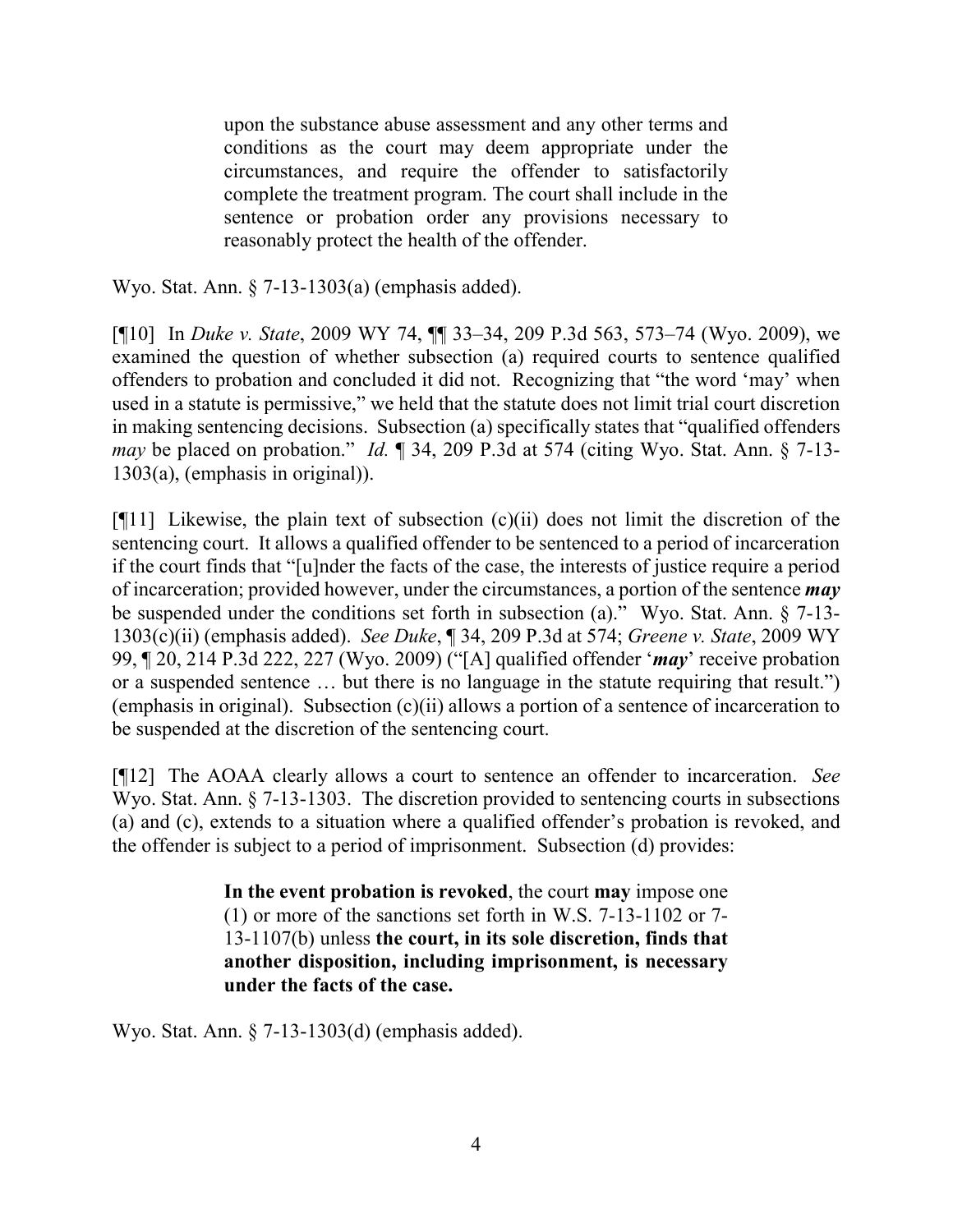[¶13] The AOAA does not provide an alternative mechanism for qualified offenders to seek a sentence modification. In *Gomez v. State*, 2013 WY 134, ¶ 4, 311 P.3d 621, 623 (Wyo. 2013), the defendant was identified as a qualified offender under the AOAA and completed intensive treatment while he was incarcerated. After the one-year time deadline for seeking a Rule 35 sentence modification had expired, he argued that the AOAA allows the modification or reduction of a qualified offender's sentence upon completion of drug or alcohol treatment, regardless of the timing. *Gomez*, ¶ 6, 311 P.3d at 623. We held that the AOAA does not provide a separate procedural avenue to seek modification or reduction of a sentence. *Id.* ¶ 7, 311 P.3d at 623. We held that the defendant's motion for sentence reduction failed because it was untimely, and we recognized that the AOAA specifically allows the incarceration of a qualified offender, even after that offender has undergone treatment. *Id*. (citing Wyo. Stat. Ann. § 7-13-1303(c)).

[¶14] Mr. Cooper had many opportunities to complete treatment. He failed on two separate occasions resulting in his present incarceration. Now, he wants to be released because he has completed treatment while confined at the Honor Farm. The AOAA does not require the release of an offender who completes treatment while incarcerated.

# *II. Did the district court abuse its discretion when it denied Mr. Cooper's motion for sentence reduction?*

[¶15] The purpose of Rule 35 "is to give a convicted defendant a second round before the sentencing judge (a second bite at the apple as it were) and to give the judge the opportunity to reconsider the original sentence in light of any further information about the defendant." *Hart v. State*, 2016 WY 28, ¶ 9, 368 P.3d 877, 879 (Wyo. 2016) (quoting *Boucher*, ¶ 10, 288 P.3d at 430). "The trial judge who sentenced the defendant is in the best position to decide if a sentence reduction is appropriate, and can accept or reject information submitted in support of a sentence reduction at its discretion." *Hart*, ¶ 9, 368 P.3d at 879 (citing *Boucher*, ¶ 10, 288 P.3d at 430).

[¶16] Mr. Cooper repeatedly failed to comply with the terms of his release, twice while on bond and twice while on probation. He admitted to smoking marijuana and methamphetamine, failed to successfully complete aftercare following his inpatient treatment, and failed to undergo a second round of court-ordered inpatient treatment. The district court gave him multiple opportunities to seek treatment and rehabilitation as provided by the AOAA before it sentenced him to a period of incarceration. After he filed his motion for sentence reduction, the district court considered the progress Mr. Cooper made at the Honor Farm, along with the Presentence Investigation Report and other materials in the file. Mr. Cooper has eaten his apple to the core. Mr. Cooper's eventual completion of a treatment program at the Honor Farm does not require the district court to grant his motion for sentence reduction. *See Hart*, ¶ 10, 368 P.3d at 879. The district court did not abuse its discretion or violate the AOAA when it denied Mr. Cooper's motion for